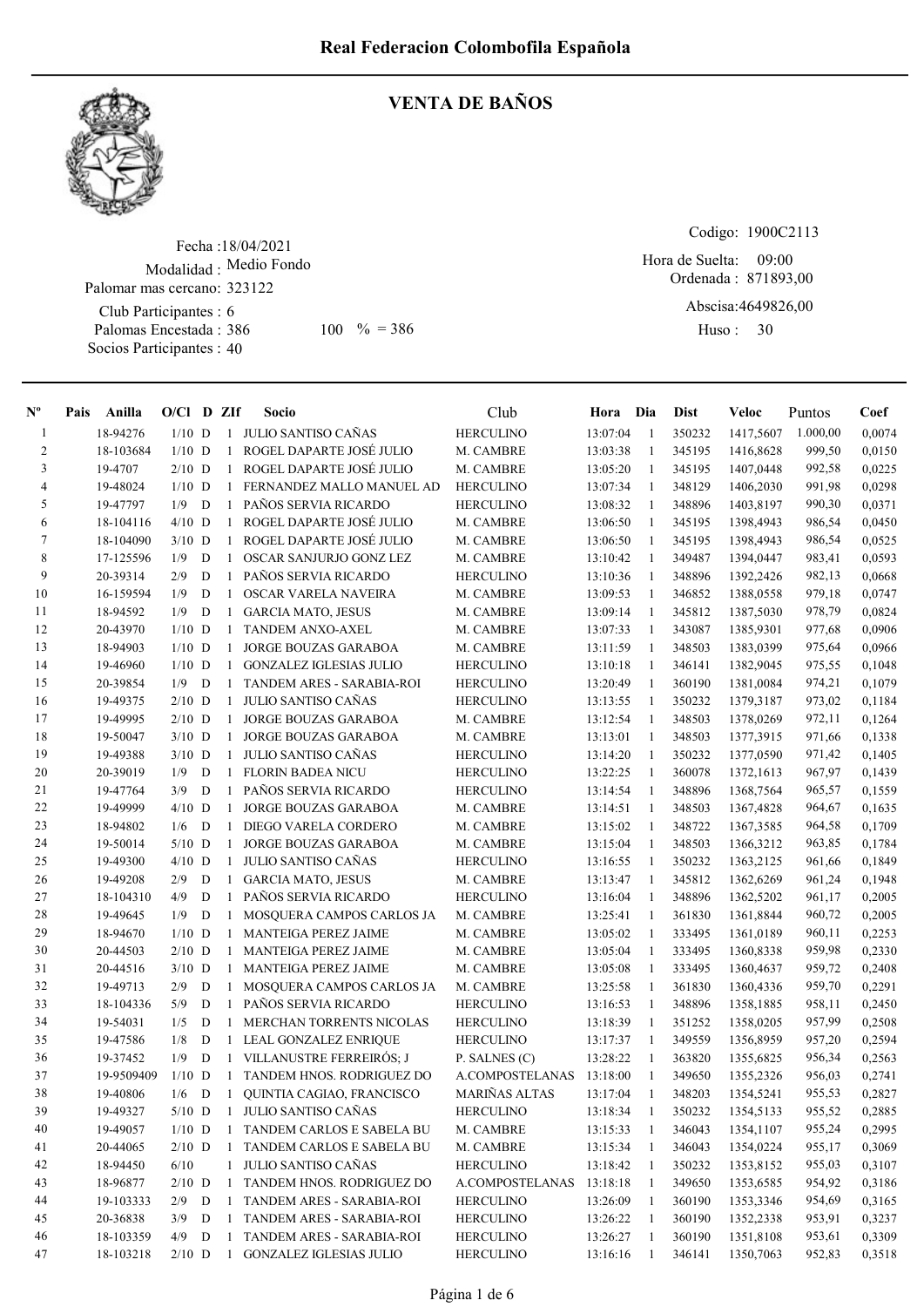| $\mathbf{N}^{\mathbf{o}}$ | Anilla<br>Pais | $O/Cl$ D ZIf |             |              | Socio                                  | Club                     | Hora     | Dia          | <b>Dist</b> | Veloc     | Puntos | Coef   |
|---------------------------|----------------|--------------|-------------|--------------|----------------------------------------|--------------------------|----------|--------------|-------------|-----------|--------|--------|
| 48                        | 19-41141       | 1/9          | D           |              | 1 PITA PÉREZ, ALBERTO                  | MARIÑAS ALTAS            | 13:20:41 | -1           | 352028      | 1350,4047 | 952,62 | 0,3532 |
| 49                        | 17-135589      | $2/10$ D     |             |              | FERNANDEZ MALLO MANUEL AD              | <b>HERCULINO</b>         | 13:17:52 | 1            | 348129      | 1350,0349 | 952,36 | 0,3646 |
| 50                        | 20-39770       | $3/10$ D     |             | $\mathbf{1}$ | FERNANDEZ MALLO MANUEL AD              | <b>HERCULINO</b>         | 13:17:54 | 1            | 348129      | 1349,8604 | 952,24 | 0,3721 |
| 51                        | 20-39023       | 2/9          | D           | $\mathbf{1}$ | <b>FLORIN BADEA NICU</b>               | <b>HERCULINO</b>         | 13:26:49 | -1           | 360078      | 1349,5334 | 952,01 | 0,3669 |
| 52                        | 19-48426       | $4/10$ D     |             | $\mathbf{1}$ | MANTEIGA PEREZ JAIME                   | M. CAMBRE                | 13:07:18 | $\mathbf{1}$ | 333495      | 1348,5443 | 951,31 | 0,4039 |
| 53                        | 19-49934       | $1/10$ D     |             | $\mathbf{1}$ | ALONSO RODR <sub>i</sub> GUEZ JOSE MIG | M. CAMBRE                | 13:15:04 | $\mathbf{1}$ | 343087      | 1345,0876 | 948,87 | 0,4002 |
| 54                        | 18-104169      | $1/10$ D     |             | $\mathbf{1}$ | DEL RIO AMBOAGE RUBEN                  | <b>HERCULINO</b>         | 13:19:49 | -1           | 349392      | 1344,7636 | 948,64 | 0,4004 |
| 55                        | 20-39214       | 2/8          | D           | 1            | LEAL GONZALEZ ENRIQUE                  | <b>HERCULINO</b>         | 13:19:59 | 1            | 349559      | 1344,5439 | 948,49 | 0,4076 |
| 56                        | 19-49921       | $2/10$ D     |             | $\mathbf{1}$ | ALONSO RODR ¡GUEZ JOSE MIG             | M. CAMBRE                | 13:15:14 | 1            | 343087      | 1344,2092 | 948,25 | 0,4229 |
| 57                        | 19-41119       | 2/9          | D           | $\mathbf{1}$ | PITA PÉREZ, ALBERTO                    | MARIÑAS ALTAS            | 13:21:56 | 1            | 352028      | 1343,9603 | 948,07 | 0,4195 |
| 58                        | 20-44594       | 3/9          | D           | $\mathbf{1}$ | MOSQUERA CAMPOS CARLOS JA              | M. CAMBRE                | 13:29:22 | 1            | 361830      | 1343,2620 | 947,58 | 0,4153 |
| 59                        | 18-104143      | $2/10$ D     |             | $\mathbf{1}$ | DEL RIO AMBOAGE RUBEN                  | <b>HERCULINO</b>         | 13:20:07 | 1            | 349392      | 1343,2127 | 947,55 | 0,4375 |
| 60                        | 19-46888       | $3/10$ D     |             | $\mathbf{1}$ | <b>GONZALEZ IGLESIAS JULIO</b>         | <b>HERCULINO</b>         | 13:17:44 | 1            | 346141      | 1343,0199 | 947,41 | 0,4491 |
| 61                        | 20-44224       | 2/9          | D           | $\mathbf{1}$ | OSCAR SANJURJO GONZ LEZ                | M. CAMBRE                | 13:20:41 | 1            | 349487      | 1340,6572 | 945,74 | 0,4522 |
| 62                        | 18-103670      | $4/10$ D     |             | 1            | FERNANDEZ MALLO MANUEL AD              | <b>HERCULINO</b>         | 13:19:50 | 1            | 348129      | 1339,8165 | 945,15 | 0,4614 |
| 63                        | 19-47841       | $3/10$ D     |             | $\mathbf{1}$ | DEL RIO AMBOAGE RUBEN                  | <b>HERCULINO</b>         | 13:20:48 | -1           | 349392      | 1339,6933 | 945,06 | 0,4671 |
| 64                        | 19-49452       | $1/10$ D     |             | $\mathbf{1}$ | PEREZ MAGARIÑOS CARLOS                 | M. CAMBRE                | 13:36:14 | -1           | 369812      | 1338,7667 | 944,41 | 0,4483 |
| 65                        | 20-31996       | $2/10$ D     |             | $\mathbf{1}$ | PEREZ MAGARIÑOS CARLOS                 | M. CAMBRE                | 13:36:15 | $\mathbf{1}$ | 369812      | 1338,6860 | 944,35 | 0,4553 |
| 66                        | 19-54625       | 3/9          | D           | $\mathbf{1}$ | <b>FLORIN BADEA NICU</b>               | <b>HERCULINO</b>         | 13:29:02 | 1            | 360078      | 1338,4141 | 944,16 | 0,4749 |
| 67                        | 18-94622       | 3/9          | D           | 1            | <b>GARCIA MATO, JESUS</b>              | M. CAMBRE                | 13:18:23 | 1            | 345812      | 1338,3681 | 944,13 | 0,5019 |
| 68                        | 19-47056       | 4/9          | $\mathbf D$ | $\mathbf{1}$ | <b>FLORIN BADEA NICU</b>               | <b>HERCULINO</b>         | 13:29:12 | 1            | 360078      | 1337,5854 | 943,58 | 0,4892 |
| 69                        | 19-41165       | 3/9          | D           | $\mathbf{1}$ | PITA PÉREZ, ALBERTO                    | <b>MARIÑAS ALTAS</b>     | 13:23:11 | 1            | 352028      | 1337,5771 | 943,57 | 0,5078 |
| 70                        | 18-96868       | $3/10$ D     |             | $\mathbf{1}$ | TANDEM HNOS. RODRIGUEZ DO              | A.COMPOSTELANAS          | 13:21:25 | 1            | 349650      | 1337,5199 | 943,53 | 0,5187 |
|                           |                |              |             |              |                                        |                          | 13:21:26 |              |             |           |        |        |
| 71                        | 18-96108       | $4/10$ D     |             | $\mathbf{1}$ | TANDEM HNOS. RODRIGUEZ DO              | A.COMPOSTELANAS          |          | 1            | 349650      | 1337,4347 | 943,47 | 0,5261 |
| 72                        | 20-39541       | $1/10$ D     |             | $\mathbf{1}$ | PAZ RUIZ JULIO ALFONSO                 | <b>HERCULINO</b>         | 13:21:52 | 1            | 350165      | 1337,1881 | 943,30 | 0,5327 |
| 73                        | 18-90367       | 1/8          | D           | $\mathbf{1}$ | FERNANDEZ PARDO RAMIRO                 | TERRACHA (C)             | 13:01:39 | -1           | 323122      | 1337,1488 | 943,27 | 0,5853 |
| 74                        | 19-49863       | $3/10$ D     |             | $\mathbf{1}$ | PEREZ MAGARIÑOS CARLOS                 | M. CAMBRE                | 13:36:35 | 1            | 369812      | 1337,0726 | 943,22 | 0,5184 |
| 75                        | 18-103501      | 5/9          | D           | $\mathbf{1}$ | <b>FLORIN BADEA NICU</b>               | <b>HERCULINO</b>         | 13:29:19 | -1           | 360078      | 1337,0060 | 943,17 | 0,5396 |
| 76                        | 19-9044211     | $1/10$ D     |             |              | 1 VAZQUEZ LOUREIRO FRANCISC            | A.COMPOSTELANAS          | 13:18:41 | -1           | 345681      | 1336,3095 | 942,68 | 0,5696 |
| 77                        | 20-49074       | $3/10$ D     |             | $\mathbf{1}$ | TANDEM CARLOS E SABELA BU              | M. CAMBRE                | 13:19:00 | $\mathbf{1}$ | 346043      | 1336,0734 | 942,51 | 0,5765 |
| 78                        | 19-43040       | 2/8          | D           | $\mathbf{1}$ | FERNANDEZ PARDO RAMIRO                 | TERRACHA (C)             | 13:01:53 | 1            | 323122      | 1335,8589 | 942,36 | 0,6254 |
| 79                        | 20-44064       | $4/10$ D     |             | 1            | TANDEM CARLOS E SABELA BU              | M. CAMBRE                | 13:19:04 | 1            | 346043      | 1335,7295 | 942,27 | 0,5914 |
| 80                        | 18-90389       | 3/8          | D           | 1            | FERNANDEZ PARDO RAMIRO                 | TERRACHA (C)             | 13:02:06 | 1            | 323122      | 1334,6634 | 941,52 | 0,6414 |
| 81                        | 20-39488       | $4/10$ D     |             | $\mathbf{1}$ | <b>GONZALEZ IGLESIAS JULIO</b>         | <b>HERCULINO</b>         | 13:19:22 | 1            | 346141      | 1334,5624 | 941,44 | 0,6062 |
| 82                        | 19-50063       | $5/10$ D     |             | $\mathbf{1}$ | ROGEL DAPARTE JOSÉ JULIO               | M. CAMBRE                | 13:19:09 | 1            | 345195      | 1332,0278 | 939,66 | 0,6154 |
| 83                        | 19-48472       | 2/6          | D           | $\mathbf{1}$ | DIEGO VARELA CORDERO                   | M. CAMBRE                | 13:21:49 | 1            | 348722      | 1331,9320 | 939,59 | 0,6166 |
| 84                        | 20-34083       | $1/10$ D     |             | $\mathbf{1}$ | <b>GUTIERREZ CASAS, OSCAR</b>          | <b>MARIÑAS ALTAS</b>     | 13:24:27 | 1            | 352034      | 1331,1930 | 939,07 | 0,6182 |
| 85                        | 17-125310      | 4/9          | D           | $\mathbf{1}$ | <b>GARCIA MATO, JESUS</b>              | M. CAMBRE                | 13:19:50 |              | 345812      | 1330,8993 | 938,86 | 0,6368 |
| 86                        | 18-94277       | 7/10         |             |              | 1 JULIO SANTISO CAÑAS                  | <b>HERCULINO</b>         | 13:23:17 | 1            | 350232      | 1330,2475 | 938,40 | 0,6361 |
| 87                        | 19-48042       | $2/10$ D     |             |              | 1 PAZ RUIZ JULIO ALFONSO               | <b>HERCULINO</b>         | 13:23:17 | 1            | 350165      | 1329,9930 | 938,22 | 0,6437 |
| 88                        | 19-47927       | $5/10$ D     |             |              | 1 FERNANDEZ MALLO MANUEL AD            | <b>HERCULINO</b>         | 13:21:57 | -1           | 348129      | 1328,9903 | 937,51 | 0,6549 |
| 89                        | 20-46207       | $2/10$ D     |             |              | 1 GUTIERREZ CASAS, OSCAR               | <b>MARIÑAS ALTAS</b>     | 13:25:20 | $\mathbf{1}$ | 352034      | 1326,7613 | 935,94 | 0,6550 |
| 90                        | 19-50041       | 6/10         |             |              | 1 JORGE BOUZAS GARABOA                 | M. CAMBRE                | 13:22:41 | $\mathbf{1}$ | 348503      | 1326,7039 | 935,90 | 0,6690 |
| 91                        | 20-39773       | 6/10         |             | $\mathbf{1}$ | FERNANDEZ MALLO MANUEL AD              | <b>HERCULINO</b>         | 13:22:41 | 1            | 348129      | 1325,2801 | 934,90 | 0,6772 |
| 92                        | 20-39050       | 6/9          |             | $\mathbf{1}$ | <b>FLORIN BADEA NICU</b>               | <b>HERCULINO</b>         | 13:31:46 | 1            | 360078      | 1324,9528 | 934,67 | 0,6619 |
| 93                        | 19-46931       | $5/10$ D     |             |              | 1 GONZALEZ IGLESIAS JULIO              | <b>HERCULINO</b>         | 13:21:20 | -1           | 346141      | 1324,5191 | 934,36 | 0,6961 |
| 94                        | 19-50850       | $1/10$ D     |             |              | 1 INSUA PEREZ JUAN ANTONIO             | A.COMPOSTELANAS          | 13:41:53 | 1            | 373065      | 1323,4731 | 933,62 | 0,6528 |
| 95                        | 19-51986       | $2/10$ D     |             |              | 1 INSUA PEREZ JUAN ANTONIO             | A.COMPOSTELANAS          | 13:41:57 | 1            | 373065      | 1323,1601 | 933,40 | 0,6597 |
| 96                        | 19-49365       | 8/10         |             |              | 1 JULIO SANTISO CAÑAS                  | <b>HERCULINO</b>         | 13:24:43 | 1            | 350232      | 1323,0448 | 933,32 | 0,7101 |
| 97                        | 20-44202       | $3/9$ D      |             | 1            | OSCAR SANJURJO GONZ LEZ                | M. CAMBRE                | 13:24:20 | 1            | 349487      | 1322,1450 | 932,69 | 0,7190 |
| 98                        | 19-50547       | 1/9          | D           | $\mathbf{1}$ | PAZ MARTINEZ MARIA JESUS               | A.COMPOSTELANAS          | 13:43:24 | $\mathbf{1}$ | 374539      | 1321,5914 | 932,29 | 0,6779 |
| 99                        | 19-50573       | 2/9          | D           | $\mathbf{1}$ | PAZ MARTINEZ MARIA JESUS               | A.COMPOSTELANAS 13:43:27 |          | -1           | 374539      | 1321,3583 | 932,13 | 0,6848 |
| 100                       | 19-49143       | $1/10$ D     |             | $\mathbf{1}$ | JESUS OSCAR BUDIÑO PEREIR              | M. CAMBRE                | 13:19:06 | -1           | 342343      | 1321,2775 | 932,07 | 0,7567 |
| 101                       | 19-50658       | $1/8$ D      |             |              | 1 ESPARIS FREIRE JOSE MANUE            | A.COMPOSTELANAS          | 13:36:02 | -1           | 364673      | 1321,1194 | 931,96 | 0,7175 |
| 102                       | 19-49402       | 9/10         |             |              | 1 JULIO SANTISO CAÑAS                  | <b>HERCULINO</b>         | 13:25:16 | -1           | 350232      | 1320,3016 | 931,38 | 0,7545 |
| 103                       | 18-104000      | $3/10$ D     |             | $\mathbf{1}$ | PAZ RUIZ JULIO ALFONSO                 | <b>HERCULINO</b>         | 13:25:17 | -1           | 350165      | 1319,9661 | 931,15 | 0,7620 |
| 104                       | 20-39625       | 5/9          | D           | $\mathbf{1}$ | TANDEM ARES - SARABIA-ROI              | <b>HERCULINO</b>         | 13:32:58 | 1            | 360190      | 1319,5384 | 930,85 | 0,7480 |
| 105                       | 19-37474       | 2/9          | D           |              | 1 VILLANUSTRE FERREIRÓS; J             | P. SALNES (C)            | 13:36:17 | 1            | 363820      | 1316,8366 | 928,94 | 0,7477 |
| 106                       | 20-29985       | $5/10$ D     |             | 1            | TANDEM HNOS. RODRIGUEZ DO              | A.COMPOSTELANAS          | 13:25:35 | 1            | 349650      | 1316,5359 | 928,73 | 0,7854 |
| 107                       | 18-104142      | $4/10$ D     |             |              | 1 DEL RIO AMBOAGE RUBEN                | <b>HERCULINO</b>         | 13:25:31 | -1           | 349392      | 1315,8948 | 928,28 | 0,7934 |
| 108                       | 20-44228       | $4/9$ D      |             |              | 1 OSCAR SANJURJO GONZ LEZ              | M. CAMBRE                | 13:25:41 | -1           | 349487      | 1315,4269 | 927,95 | 0,8006 |
| 109                       | 16-267668      | $1/10$ D     |             | $\mathbf{1}$ | FERNANDEZ OLVEIRA JOSE AN              | A.COMPOSTELANAS          | 13:46:55 | 1            | 377097      | 1314,3085 | 927,16 | 0,7488 |
| 110                       | 18-94211       | $5/9$ D      |             | $\mathbf{1}$ | OSCAR SANJURJO GONZ LEZ                | M. CAMBRE                | 13:25:56 | 1            | 349487      | 1314,1903 | 927,07 | 0,8154 |
| 111                       | 17-132973      | $3/10$ D     |             | 1            | <b>INSUA PEREZ JUAN ANTONIO</b>        | A.COMPOSTELANAS          | 13:44:09 | 1            | 373065      | 1312,9157 | 926,17 | 0,7708 |
| 112                       | 20-38982       | 7/9          |             |              | 1 FLORIN BADEA NICU                    | <b>HERCULINO</b>         | 13:34:19 | -1           | 360078      | 1312,6362 | 925,98 | 0,8058 |
| 113                       | 20-39572       | $4/10$ D     |             |              | 1 PAZ RUIZ JULIO ALFONSO               | <b>HERCULINO</b>         | 13:26:47 | -1           | 350165      | 1312,5445 | 925,91 | 0,8360 |
| 114                       | 19-50064       | 6/10         |             |              | 1 ROGEL DAPARTE JOSÉ JULIO             | M. CAMBRE                | 13:23:10 | -1           | 345195      | 1311,6973 | 925,31 | 0,8556 |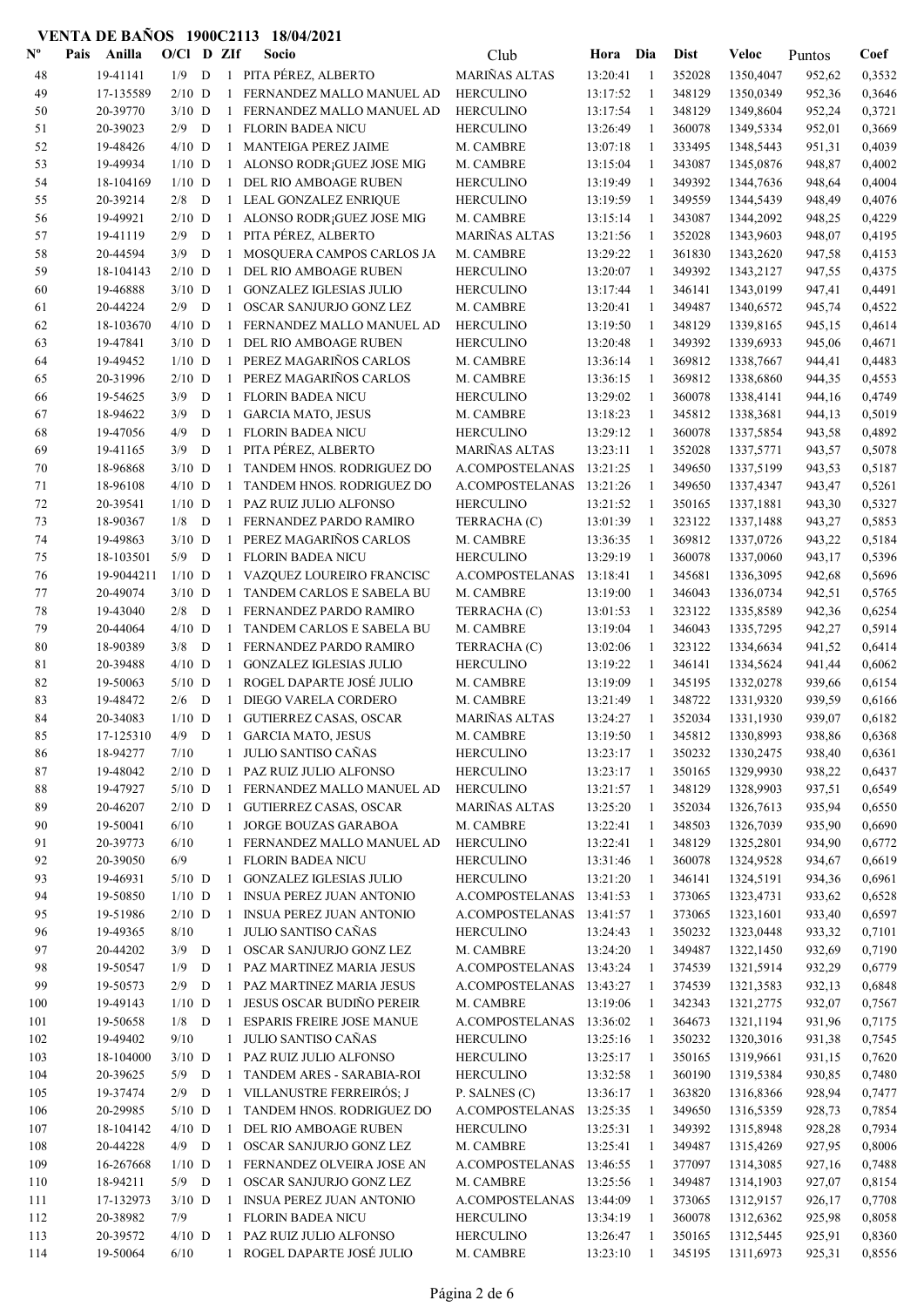| $\mathbf{N}^{\mathbf{o}}$ | Pais | Anilla     | $O/C1$ D ZIf |   |              | Socio                            | Club                     | Hora     | Dia          | <b>Dist</b> | Veloc     | Puntos | Coef   |
|---------------------------|------|------------|--------------|---|--------------|----------------------------------|--------------------------|----------|--------------|-------------|-----------|--------|--------|
| 115                       |      | 18-103691  | 7/10         |   |              | 1 ROGEL DAPARTE JOSÉ JULIO       | M. CAMBRE                | 13:23:11 | -1           | 345195      | 1311,6142 | 925,26 | 0,8631 |
| 116                       |      | 20-44595   | 4/9          | D | $\mathbf{1}$ | MOSQUERA CAMPOS CARLOS JA        | M. CAMBRE                | 13:36:13 | $\mathbf{1}$ | 361830      | 1309,9499 | 924,08 | 0,8306 |
| 117                       |      | 19-47672   | 1/8          | D | 1            | <b>LIXIN HE</b>                  | <b>HERCULINO</b>         | 13:44:36 | -1           | 372743      | 1309,7084 | 923,91 | 0,8132 |
| 118                       |      | 19-47735   | 2/8          | D |              | 1 LIXIN HE                       | <b>HERCULINO</b>         | 13:44:37 | -1           | 372743      | 1309,6317 | 923,86 | 0,8201 |
| 119                       |      | 19-51261   | $1/10$ D     |   |              | 1 LINARES GARCIA ROBERTO         | A.COMPOSTELANAS          | 13:27:17 | -1           | 349910      | 1309,1351 | 923,51 | 0,8811 |
| 120                       |      | 19-46991   | 6/10         |   | $\mathbf{1}$ | <b>GONZALEZ IGLESIAS JULIO</b>   | <b>HERCULINO</b>         | 13:24:25 | -1           | 346141      | 1309,0741 | 923,46 | 0,8981 |
| 121                       |      | 19-46919   | 7/10         |   | 1            | <b>GONZALEZ IGLESIAS JULIO</b>   | <b>HERCULINO</b>         | 13:24:26 | -1           | 346141      | 1308,9916 | 923,41 | 0,9056 |
| 122                       |      | 18-103263  | 8/10         |   |              | <b>GONZALEZ IGLESIAS JULIO</b>   | <b>HERCULINO</b>         | 13:24:28 | -1           | 346141      |           | 923,29 | 0,9131 |
|                           |      |            | $5/10$ D     |   | 1            |                                  |                          |          |              | 333495      | 1308,8266 |        |        |
| 123                       |      | 19-48387   |              |   | 1            | MANTEIGA PEREZ JAIME             | M. CAMBRE                | 13:14:55 | 1            |             | 1308,2511 | 922,88 | 0,9555 |
| 124                       |      | 19-49183   | $2/10$ D     |   | 1            | JESUS OSCAR BUDIÑO PEREIR        | M. CAMBRE                | 13:21:44 | 1            | 342343      | 1307,9840 | 922,70 | 0,9384 |
| 125                       |      | 18-94602   | 5/9          | D | $\mathbf{1}$ | <b>GARCIA MATO, JESUS</b>        | M. CAMBRE                | 13:24:24 | -1           | 345812      | 1307,9123 | 922,64 | 0,9364 |
| 126                       |      | 19-48071   | $5/10$ D     |   | $\mathbf{1}$ | PAZ RUIZ JULIO ALFONSO           | <b>HERCULINO</b>         | 13:28:00 | -1           | 350165      | 1306,5858 | 921,71 | 0,9322 |
| 127                       |      | 18-104341  | 6/9          |   | 1            | PAÑOS SERVIA RICARDO             | <b>HERCULINO</b>         | 13:27:07 | -1           | 348896      | 1306,1559 | 921,41 | 0,9430 |
| 128                       |      | 18-94273   | 10/10        |   | 1            | JULIO SANTISO CAÑAS              | <b>HERCULINO</b>         | 13:28:12 | $\mathbf{1}$ | 350232      | 1305,8613 | 921,20 | 0,9468 |
| 129                       |      | 19-50044   | 7/10         |   | 1            | JORGE BOUZAS GARABOA             | M. CAMBRE                | 13:26:58 | -1           | 348503      | 1305,4177 | 920,89 | 0,9589 |
| 130                       |      | 20-29941   | 6/10         |   |              | TANDEM HNOS. RODRIGUEZ DO        | A.COMPOSTELANAS          | 13:28:28 | -1           | 349650      | 1302,3963 | 918,75 | 0,9632 |
| 131                       |      | 20-44610   | $4/10$ D     |   | -1           | PEREZ MAGARIÑOS CARLOS           | M. CAMBRE                | 13:44:02 | $\mathbf{1}$ | 369812      | 1302,0021 | 918,48 | 0,9177 |
| 132                       |      | 19-51992   | $4/10$ D     |   | $\mathbf{1}$ | <b>INSUA PEREZ JUAN ANTONIO</b>  | A.COMPOSTELANAS          | 13:46:36 | -1           | 373065      | 1301,6923 | 918,26 | 0.9166 |
| 133                       |      | 18-104624  | 2/5          | D | $\mathbf{1}$ | MERCHAN TORRENTS NICOLAS         | <b>HERCULINO</b>         | 13:30:11 | 1            | 351252      | 1300,0506 | 917,10 | 0,9809 |
| 134                       |      | 19-50903   | $2/10$ D     |   | 1            | VAZQUEZ LOUREIRO FRANCISC        | A.COMPOSTELANAS          | 13:26:09 | -1           | 345681      | 1298,8202 | 916,23 | 1,0043 |
| 135                       |      | 17-133331  | $2/10$ D     |   | $\mathbf{1}$ | <b>LINARES GARCIA ROBERTO</b>    | A.COMPOSTELANAS          | 13:29:26 | -1           | 349910      | 1298,6886 | 916,14 | 0,9995 |
| 136                       |      | 19-49997   | 8/10         |   | 1            | JORGE BOUZAS GARABOA             | M. CAMBRE                | 13:28:34 | -1           | 348503      | 1297,6406 | 915,40 | 1,0110 |
| 137                       |      | 19-48990   | 2/9          | D | $\mathbf{1}$ | <b>OSCAR VARELA NAVEIRA</b>      | M. CAMBRE                | 13:27:46 | -1           | 346852      | 1295,3517 | 913,78 | 1,0233 |
| 138                       |      | 20-43975   | $2/10$ D     |   | $\mathbf{1}$ | TANDEM ANXO-AXEL                 | M. CAMBRE                | 13:24:53 | -1           | 343087      | 1295,2382 | 913,70 | 1,0420 |
| 139                       |      | 20-39518   | 3/5          | D | 1            | MERCHAN TORRENTS NICOLAS         | <b>HERCULINO</b>         | 13:31:12 | -1           | 351252      | 1295,1770 | 913,66 | 1,0252 |
| 140                       |      | 20-44355   | 3/9          | D | $\mathbf{1}$ | OSCAR VARELA NAVEIRA             | M. CAMBRE                | 13:27:50 | $\mathbf{1}$ | 346852      | 1295,0292 | 913,56 | 1,0457 |
| 141                       |      | 20-44307   | 6/9          |   | 1            | OSCAR SANJURJO GONZ LEZ          | M. CAMBRE                | 13:30:13 | -1           | 349487      | 1293,3584 | 912,38 | 1,0452 |
| 142                       |      | 20-43217   | 9/10         |   | $\mathbf{1}$ | JORGE BOUZAS GARABOA             | M. CAMBRE                | 13:29:28 | -1           | 348503      | 1293,3065 | 912,34 | 1,0556 |
| 143                       |      | 19-50500   | 3/9          | D | $\mathbf{1}$ | PAZ MARTINEZ MARIA JESUS         | A.COMPOSTELANAS          | 13:49:47 | -1           | 374539      | 1292,4794 | 911,76 | 0,9891 |
| 144                       |      | 19-51244   | $3/10$ D     |   | $\mathbf{1}$ | <b>LINARES GARCIA ROBERTO</b>    | A.COMPOSTELANAS          | 13:31:05 | 1            | 349910      | 1290,7839 | 910,56 | 1,0662 |
| 145                       |      | 19-54096   | 8/9          |   | 1            | <b>FLORIN BADEA NICU</b>         | <b>HERCULINO</b>         | 13:39:28 | -1           | 360078      | 1288,4470 | 908,91 | 1,0432 |
| 146                       |      | 19-47094   | 9/9          |   | 1            | <b>FLORIN BADEA NICU</b>         | <b>HERCULINO</b>         | 13:39:32 | -1           | 360078      | 1288,1398 | 908,70 | 1,0504 |
| 147                       |      | 18-103973  | 6/10         |   | 1            | PAZ RUIZ JULIO ALFONSO           | <b>HERCULINO</b>         | 13:31:58 | -1           | 350165      | 1287,5291 | 908,27 | 1,0876 |
| 148                       |      | 19-41149   | 4/9          | D | 1            | PITA PÉREZ, ALBERTO              | <b>MARIÑAS ALTAS</b>     | 13:33:28 | 1            | 352028      | 1287,2794 | 908,09 | 1,0892 |
| 149                       |      | 20-28999   | $3/10$ D     |   |              | 1 VAZQUEZ LOUREIRO FRANCISC      | A.COMPOSTELANAS          | 13:28:35 | -1           | 345681      | 1287,0531 | 907,93 | 1,1167 |
| 150                       |      | 20-46242   | $3/10$ D     |   | $\mathbf{1}$ | <b>GUTIERREZ CASAS, OSCAR</b>    | <b>MARIÑAS ALTAS</b>     | 13:33:34 | -1           | 352034      | 1286,8308 | 907,77 | 1,1039 |
| 151                       |      | 19-47767   | 7/9          |   | $\mathbf{1}$ | PAÑOS SERVIA RICARDO             | <b>HERCULINO</b>         | 13:31:11 | -1           | 348896      | 1286,5687 | 907,59 | 1,1212 |
| 152                       |      | 19-54528   | $4/10$ D     |   | $\mathbf{1}$ | <b>GUTIERREZ CASAS, OSCAR</b>    | <b>MARIÑAS ALTAS</b>     | 13:33:45 | 1            | 352034      | 1285,9689 | 907,17 | 1,1186 |
| 153                       |      | 18-91968   | 3/9          | D |              | 1 VILLANUSTRE FERREIRÓS; J       | P. SALNES (C)            | 13:42:57 | -1           | 363820      | 1285,8102 | 907,05 | 1,0895 |
| 154                       |      | 19-50484   | 4/9          | D | 1            | PAZ MARTINEZ MARIA JESUS         | A.COMPOSTELANAS          | 13:51:25 | $\mathbf{1}$ | 374539      | 1285,2353 | 906,65 | 1,0652 |
|                           |      | 19-50826   | $5/10$ D     |   | -1           | <b>INSUA PEREZ JUAN ANTONIO</b>  | A.COMPOSTELANAS 13:50:33 |          | -1           | 373065      | 1283,9959 | 905,77 |        |
| 155                       |      |            | 6/10         |   |              |                                  |                          |          |              |             |           |        | 1,0764 |
| 156                       |      | 19-9472701 |              |   |              | 1 INSUA PEREZ JUAN ANTONIO       | A.COMPOSTELANAS 13:50:34 |          | -1           | 373065      | 1283,9222 | 905,72 | 1,0833 |
| 157                       |      | 20-34215   | $5/10$ D     |   | 1            | <b>GUTIERREZ CASAS, OSCAR</b>    | MARIÑAS ALTAS            | 13:34:23 | -1           | 352034      | 1283,0007 | 905,07 | 1,1554 |
| 158                       |      | 18-96498   | $2/8$ D      |   | $\mathbf{1}$ | <b>ESPARIS FREIRE JOSE MANUE</b> | A.COMPOSTELANAS          | 13:44:32 | -1           | 364673      | 1281,6530 | 904,12 | 1,1224 |
| 159                       |      | 19-49129   | $3/10$ D     |   | 1            | JESUS OSCAR BUDIÑO PEREIR        | M. CAMBRE                | 13:27:08 | -1           | 342343      | 1281,5435 | 904,04 | 1,2032 |
| 160                       |      | 19-9045680 | $5/9$ D      |   | $\mathbf{1}$ | PAZ MARTINEZ MARIA JESUS         | A.COMPOSTELANAS          | 13:52:18 | -1           | 374539      | 1281,3514 | 903,91 | 1,1067 |
| 161                       |      | 15-167819  | $5/10$ D     |   | $\mathbf{1}$ | PEREZ MAGARIÑOS CARLOS           | M. CAMBRE                | 13:48:40 | -1           | 369812      | 1281,1039 | 903,73 | 1,1279 |
| 162                       |      | 19-275499  | 6/9          |   |              | 1 PAZ MARTINEZ MARIA JESUS       | A.COMPOSTELANAS          | 13:52:22 | -1           | 374539      | 1281,0592 | 903,70 | 1,1205 |
| 163                       |      | 20-39458   | 9/10         |   | $\mathbf{1}$ | <b>GONZALEZ IGLESIAS JULIO</b>   | <b>HERCULINO</b>         | 13:30:17 | -1           | 346141      | 1280,6598 | 903,42 | 1,2200 |
| 164                       |      | 17-266885  | $2/10$ D     |   | -1           | FERNANDEZ OLVEIRA JOSE AN        | A.COMPOSTELANAS          | 13:55:04 | -1           | 377097      | 1278,0061 | 901,55 | 1,1267 |
| 165                       |      | 20-44539   | 6/10         |   | $\mathbf{1}$ | MANTEIGA PEREZ JAIME             | M. CAMBRE                | 13:21:21 | -1           | 333495      | 1276,0474 | 900,17 | 1,2818 |
| 166                       |      | 19-49164   | $4/10$ D     |   | $\mathbf{1}$ | JESUS OSCAR BUDIÑO PEREIR        | M. CAMBRE                | 13:28:25 | -1           | 342343      | 1275,4163 | 899,72 | 1,2562 |
| 167                       |      | 20-43979   | $3/10$ D     |   | 1            | TANDEM ANXO-AXEL                 | M. CAMBRE                | 13:29:10 | -1           | 343087      | 1274,6266 | 899,16 | 1,2610 |
| 168                       |      | 20-34131   | 6/10         |   |              | 1 GUTIERREZ CASAS, OSCAR         | <b>MARIÑAS ALTAS</b>     | 13:36:25 | -1           | 352034      | 1273,5629 | 898,41 | 1,2363 |
| 169                       |      | 19-50597   | 7/9          |   |              | 1 PAZ MARTINEZ MARIA JESUS       | A.COMPOSTELANAS          | 13:54:10 | 1            | 374539      | 1273,2204 | 898,17 | 1,1690 |
| 170                       |      | 19-51798   | 7/10         |   | 1            | TANDEM HNOS. RODRIGUEZ DO        | A.COMPOSTELANAS          | 13:34:48 | -1           | 349650      | 1272,3799 | 897,58 | 1,2596 |
| 171                       |      | 19-50949   | $4/10$ D     |   | 1            | VAZQUEZ LOUREIRO FRANCISC        | A.COMPOSTELANAS          | 13:31:45 | -1           | 345681      | 1272,0552 | 897,35 | 1,2815 |
| 172                       |      | 19-50912   | $5/10$ D     |   |              | 1 VAZQUEZ LOUREIRO FRANCISC      | A.COMPOSTELANAS          | 13:31:51 | -1           | 345681      | 1271,5873 | 897,02 | 1,2890 |
| 173                       |      | 14-140438  | $3/10$ D     |   | $\mathbf{1}$ | FERNANDEZ OLVEIRA JOSE AN        | A.COMPOSTELANAS          | 13:56:34 | -1           | 377097      | 1271,5421 | 896,99 | 1,1885 |
| 174                       |      | 19-48079   | 7/10         |   |              | 1 PAZ RUIZ JULIO ALFONSO         | <b>HERCULINO</b>         | 13:35:24 | -1           | 350165      | 1271,4779 | 896,94 | 1,2873 |
| 175                       |      | 19-50534   | $4/10$ D     |   | 1            | FERNANDEZ OLVEIRA JOSE AN        | A.COMPOSTELANAS          | 13:56:35 | -1           | 377097      | 1271,4706 | 896,94 | 1,2023 |
| 176                       |      | 16-539815  | $5/10$ D     |   | 1            | FERNANDEZ OLVEIRA JOSE AN        | A.COMPOSTELANAS          | 13:56:35 | -1           | 377097      | 1271,4706 | 896,94 | 1,2091 |
| 177                       |      | 20-39212   | $3/8$ D      |   | -1           | <b>LEAL GONZALEZ ENRIQUE</b>     | <b>HERCULINO</b>         | 13:35:08 | -1           | 349559      | 1270,5076 | 896,26 | 1,3118 |
| 178                       |      | 18-103610  | $8/10$       |   | $\mathbf{1}$ | ROGEL DAPARTE JOSÉ JULIO         | M. CAMBRE                | 13:31:47 | $\mathbf{1}$ | 345195      | 1270,1110 | 895,98 | 1,3359 |
| 179                       |      | 20-43974   | $4/10$ D     |   | -1           | TANDEM ANXO-AXEL                 | M. CAMBRE                | 13:30:21 | -1           | 343087      | 1269,0475 | 895,23 | 1,3516 |
| 180                       |      | 20-44072   | $5/10$ D     |   | -1           | TANDEM CARLOS E SABELA BU        | M. CAMBRE                | 13:32:55 | -1           | 346043      | 1267,9438 | 894,45 | 1,3476 |
| 181                       |      | 20-43952   | $5/10$ D     |   |              | 1 TANDEM ANXO-AXEL               | M. CAMBRE                | 13:30:56 | -1           | 343087      | 1266,3152 | 893,30 | 1,3667 |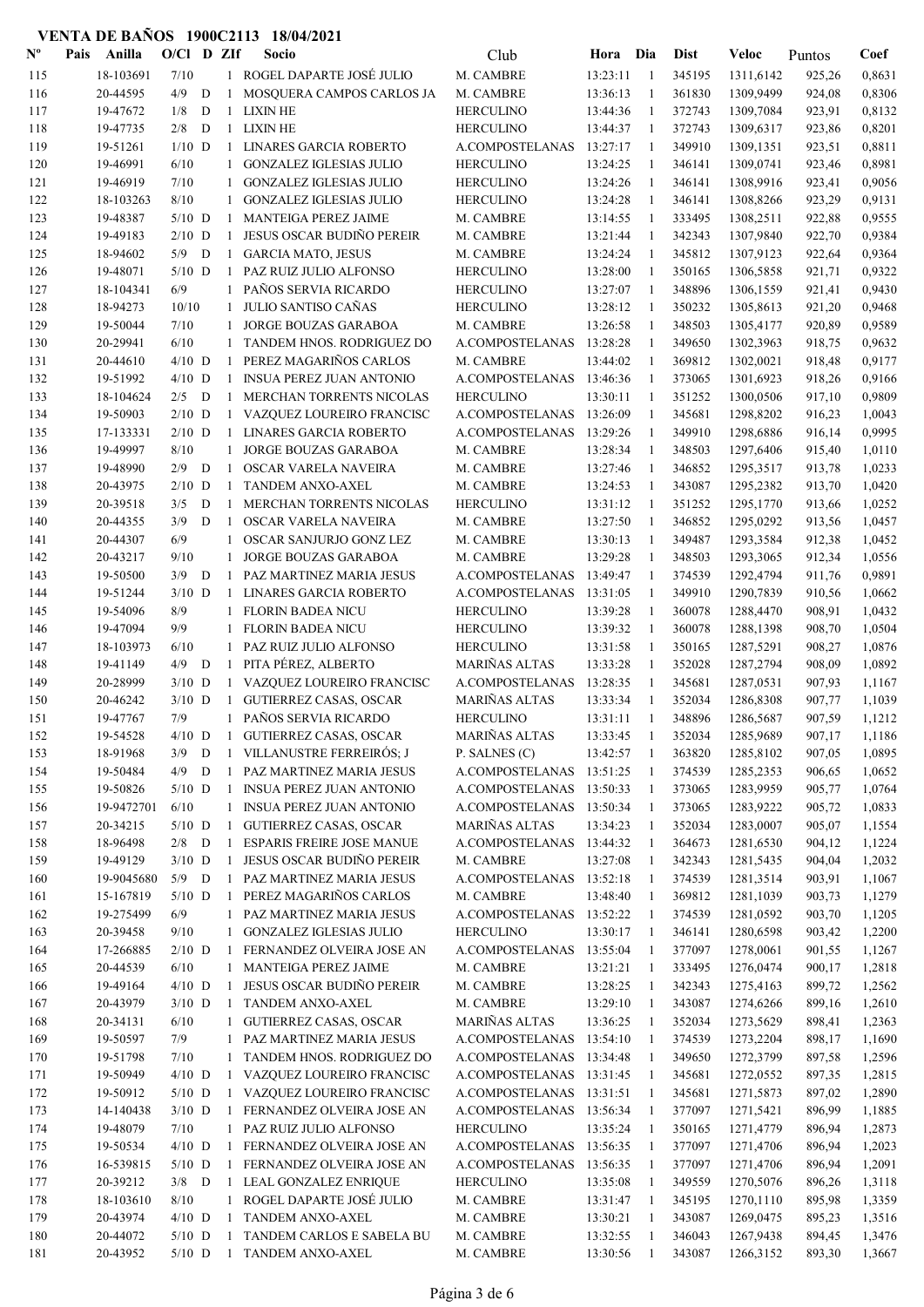| $\mathbf{N}^{\mathbf{o}}$ | Pais | Anilla     | $O/C1$ D ZIf |   |              | Socio                            | Club                 | Hora     | Dia            | <b>Dist</b> | Veloc     | Puntos | Coef   |
|---------------------------|------|------------|--------------|---|--------------|----------------------------------|----------------------|----------|----------------|-------------|-----------|--------|--------|
| 182                       |      | 18-94605   | 6/9          |   |              | 1 GARCIA MATO, JESUS             | M. CAMBRE            | 13:33:09 | $\overline{1}$ | 345812      | 1266,0150 | 893,09 | 1,3635 |
| 183                       |      | 19-50884   | 7/10         |   |              | <b>INSUA PEREZ JUAN ANTONIO</b>  | A.COMPOSTELANAS      | 13:54:44 | $\mathbf{1}$   | 373065      | 1265,7713 | 892,92 | 1,2708 |
| 184                       |      | 19-46924   | 10/10        |   | 1            | <b>GONZALEZ IGLESIAS JULIO</b>   | <b>HERCULINO</b>     | 13:34:24 | -1             | 346141      | 1261,4468 | 889,87 | 1,3771 |
| 185                       |      | 19-4845    | 6/9          |   | 1            | TANDEM ARES - SARABIA-ROI        | <b>HERCULINO</b>     | 13:45:44 | -1             | 360190      | 1260,5810 | 889,26 | 1,3306 |
| 186                       |      | 19-49234   | 7/9          |   | $\mathbf{1}$ | <b>GARCIA MATO, JESUS</b>        | M. CAMBRE            | 13:34:24 | -1             | 345812      | 1260,2478 | 889,02 | 1,3934 |
| 187                       |      | 19-41128   | 5/9          | D | -1           | PITA PÉREZ, ALBERTO              | MARIÑAS ALTAS        | 13:39:37 | 1              | 352028      | 1258,9664 | 888,12 | 1,3762 |
| 188                       |      | 19-50998   | 6/10         |   | $\mathbf{1}$ | VAZQUEZ LOUREIRO FRANCISC        | A.COMPOSTELANAS      | 13:34:46 | -1             | 345681      | 1258,0893 | 887,50 | 1,4089 |
| 189                       |      | 19-47593   | 4/8          | D | -1           | LEAL GONZALEZ ENRIQUE            | <b>HERCULINO</b>     | 13:38:01 | 1              | 349559      | 1257,3311 | 886,96 | 1,4007 |
| 190                       |      | 20-39954   | 7/10         |   | 1            | FERNANDEZ MALLO MANUEL AD        | <b>HERCULINO</b>     | 13:37:13 | 1              | 348129      | 1255,8011 | 885,88 | 1,4139 |
| 191                       |      | 18-95753   | $4/10$ D     |   | 1            | <b>LINARES GARCIA ROBERTO</b>    | A.COMPOSTELANAS      | 13:38:42 | 1              | 349910      | 1255,5077 | 885,68 | 1,4141 |
| 192                       |      | 18-103998  | 8/10         |   | $\mathbf{1}$ | PAZ RUIZ JULIO ALFONSO           | <b>HERCULINO</b>     | 13:39:03 | 1              | 350165      | 1254,8468 | 885,21 | 1,4205 |
| 193                       |      | 19-50820   | 8/10         |   | $\mathbf{1}$ | <b>INSUA PEREZ JUAN ANTONIO</b>  | A.COMPOSTELANAS      | 13:57:21 | 1              | 373065      | 1254,6326 | 885,06 | 1,3402 |
| 194                       |      | 19-49430   | 6/10         |   | 1            | PEREZ MAGARIÑOS CARLOS           | M. CAMBRE            | 13:54:48 | 1              | 369812      | 1254,4505 | 884,93 | 1,3590 |
| 195                       |      | 20-31978   | 7/10         |   | $\mathbf{1}$ | PEREZ MAGARIÑOS CARLOS           | M. CAMBRE            | 13:55:02 | $\mathbf{1}$   | 369812      | 1253,4584 | 884,23 | 1,3660 |
| 196                       |      | 20-39084   | 3/8          | D | -1           | <b>LIXIN HE</b>                  | <b>HERCULINO</b>     | 13:57:27 | 1              | 372743      | 1253,1283 | 884,00 | 1,3623 |
| 197                       |      | 19-48402   | 7/10         |   | 1            | MANTEIGA PEREZ JAIME             | M. CAMBRE            | 13:26:14 | -1             | 333495      | 1252,6418 | 883,66 | 1,5303 |
| 198                       |      | 20-39245   | 5/8          | D | 1            | LEAL GONZALEZ ENRIQUE            | <b>HERCULINO</b>     | 13:39:05 | -1             | 349559      | 1252,5255 | 883,57 | 1,4674 |
| 199                       |      | 19-51687   | $1/10$ D     |   | 1            | PINEIRO RODRIGUEZ RAFAEL         | A.COMPOSTELANAS      | 13:57:55 | -1             | 373038      | 1252,1555 | 883,31 | 1,3820 |
| 200                       |      | 19-49911   | $3/10$ D     |   | 1            | ALONSO RODR; GUEZ JOSE MIG       | M. CAMBRE            | 13:34:12 | -1             | 343087      | 1251,2290 | 882,66 | 1,5102 |
| 201                       |      | 19-9285213 | $4/10$ D     |   | 1            | ALONSO RODR; GUEZ JOSE MIG       | M. CAMBRE            | 13:34:15 | -1             | 343087      | 1251,0009 | 882,50 | 1,5178 |
| 202                       |      | 19-49439   | 8/10         |   | 1            | PEREZ MAGARIÑOS CARLOS           | M. CAMBRE            | 13:55:53 | 1              | 369812      | 1249,8575 | 881,69 | 1,4151 |
| 203                       |      | 19-50673   | $3/8$ D      |   | -1           | <b>ESPARIS FREIRE JOSE MANUE</b> | A.COMPOSTELANAS      | 13:51:47 | 1              | 364673      | 1249,8075 | 881,66 | 1,4421 |
| 204                       |      | 20-44093   | 6/10         |   |              | TANDEM CARLOS E SABELA BU        | M. CAMBRE            | 13:36:53 | 1              | 346043      | 1249,7791 | 881,64 | 1,5273 |
| 205                       |      | 17-138128  | 7/10         |   | $\mathbf{1}$ | <b>GUTIERREZ CASAS, OSCAR</b>    | <b>MARIÑAS ALTAS</b> | 13:41:43 | 1              | 352034      | 1249,6030 | 881,51 | 1,5086 |
| 206                       |      | 19-48549   | 7/9          |   | $\mathbf{1}$ | OSCAR SANJURJO GONZ LEZ          | M. CAMBRE            | 13:39:44 | -1             | 349487      | 1249,3577 | 881,34 | 1,5270 |
| 207                       |      | 19-41127   | 6/9          |   |              | PITA PÉREZ, ALBERTO              | MARIÑAS ALTAS        | 13:41:48 | -1             | 352028      | 1249,2122 | 881,24 | 1,5234 |
| 208                       |      | 18-107995  | 8/10         |   |              | TANDEM HNOS. RODRIGUEZ DO        | A.COMPOSTELANAS      | 13:40:22 | -1             | 349650      | 1247,1169 | 879,76 | 1,5411 |
| 209                       |      | 18-95487   | $5/10$ D     |   | 1            | JESUS OSCAR BUDIÑO PEREIR        | M. CAMBRE            | 13:34:45 | -1             | 342343      | 1246,0164 | 878,98 | 1,5816 |
| 210                       |      | 20-39193   | 4/8          | D | $\mathbf{1}$ | <b>LIXIN HE</b>                  | <b>HERCULINO</b>     | 13:59:09 | -1             | 372743      | 1246,0070 | 878,97 | 1,4596 |
| 211                       |      | 20-39782   | $8/10$       |   | $\mathbf{1}$ | FERNANDEZ MALLO MANUEL AD        | <b>HERCULINO</b>     | 13:39:24 | -1             | 348129      | 1245,9878 | 878,96 | 1,5702 |
| 212                       |      | 19-54637   | 9/10         |   | 1            | FERNANDEZ MALLO MANUEL AD        | <b>HERCULINO</b>     | 13:39:26 | -1             | 348129      | 1245,8392 | 878,86 | 1,5776 |
| 213                       |      | 19-48069   | 9/10         |   | 1            | PAZ RUIZ JULIO ALFONSO           | <b>HERCULINO</b>     | 13:41:25 | -1             | 350165      | 1244,2938 | 877,77 | 1,5759 |
| 214                       |      | 20-44158   | 6/10         |   | 1            | JESUS OSCAR BUDIÑO PEREIR        | M. CAMBRE            | 13:35:09 | $\mathbf{1}$   | 342343      | 1244,2050 | 877,70 | 1,6194 |
| 215                       |      | 19-47865   | $5/10$ D     |   | 1            | DEL RIO AMBOAGE RUBEN            | <b>HERCULINO</b>     | 13:40:49 | 1              | 349392      | 1244,1997 | 877,70 | 1,5942 |
| 216                       |      | 20-43942   | 6/10         |   | 1            | <b>TANDEM ANXO-AXEL</b>          | M. CAMBRE            | 13:36:22 | 1              | 343087      | 1241,4196 | 875,74 | 1,6310 |
| 217                       |      | 18-104327  | 8/9          |   | $\mathbf{1}$ | PAÑOS SERVIA RICARDO             | <b>HERCULINO</b>     | 13:41:04 | 1              | 348896      | 1241,3283 | 875,67 | 1,6113 |
| 218                       |      | 17-125390  | 4/9          | D | $\mathbf{1}$ | <b>OSCAR VARELA NAVEIRA</b>      | M. CAMBRE            | 13:39:36 | 1              | 346852      | 1240,5293 | 875,11 | 1,6283 |
| 219                       |      | 19-54634   | 10/10        |   |              | FERNANDEZ MALLO MANUEL AD        | <b>HERCULINO</b>     | 13:40:53 | 1              | 348129      | 1239,4078 | 874,32 | 1,6297 |
| 220                       |      | 19-48432   | 8/10         |   | 1            | MANTEIGA PEREZ JAIME             | M. CAMBRE            | 13:29:18 | 1              | 333495      | 1238,3773 | 873,59 | 1,7090 |
| 221                       |      | 18-107970  | $5/10$ D     |   | 1            | LINARES GARCIA ROBERTO           | A.COMPOSTELANAS      | 13:42:51 | -1             | 349910      | 1237,0868 | 872,68 | 1,6362 |
| 222                       |      | 20-44074   | 7/10         |   | 1            | TANDEM CARLOS E SABELA BU        | M. CAMBRE            | 13:40:10 | -1             | 346043      | 1235,1327 | 871,30 | 1,6620 |
| 223                       |      | 20-29270   | 7/10         |   | $\mathbf{1}$ | VAZQUEZ LOUREIRO FRANCISC        | A.COMPOSTELANAS      | 13:40:18 | -1             | 345681      | 1233,2537 | 869,98 | 1,6713 |
| 224                       |      | 19-48495   | $3/6$ D      |   | -1           | DIEGO VARELA CORDERO             | M. CAMBRE            | 13:42:53 | -1             | 348722      | 1232,7414 | 869,62 | 1,6641 |
| 225                       |      | 20-43227   | 10/10        |   | 1            | JORGE BOUZAS GARABOA             | M. CAMBRE            | 13:42:51 | 1              | 348503      | 1232,1124 | 869,17 | 1,6726 |
| 226                       |      | 20-44261   | $8/9$        |   | 1            | OSCAR SANJURJO GONZ LEZ          | M. CAMBRE            | 13:43:41 | 1              | 349487      | 1231,9617 | 869,07 | 1,6753 |
| 227                       |      | 20-43283   | 8/9          |   | 1            | <b>GARCIA MATO, JESUS</b>        | M. CAMBRE            | 13:40:48 | -1             | 345812      | 1231,5242 | 868,76 | 1,7006 |
| 228                       |      | 18-95759   | 6/10         |   | 1            | <b>LINARES GARCIA ROBERTO</b>    | A.COMPOSTELANAS      | 13:44:10 | -1             | 349910      | 1231,3548 | 868,64 | 1,6881 |
| 229                       |      | 19-49893   | 6/10         |   |              | 1 ALONSO RODR; GUEZ JOSE MIG     | M. CAMBRE            | 13:39:03 | 1              | 343087      | 1229,4822 | 867,32 | 1,7292 |
| 230                       |      | 19-49913   | $5/10$ D     |   | 1            | ALONSO RODR; GUEZ JOSE MIG       | M. CAMBRE            | 13:39:03 | 1              | 343087      | 1229,4822 | 867,32 | 1,7367 |
| 231                       |      | 19-49868   | 9/10         |   | 1            | PEREZ MAGARIÑOS CARLOS           | M. CAMBRE            | 14:01:14 | $\mathbf{1}$   | 369812      | 1227,6596 | 866,03 | 1,6182 |
| 232                       |      | 18-108014  | 4/8          | D | -1           | <b>ESPARIS FREIRE JOSE MANUE</b> | A.COMPOSTELANAS      | 13:57:15 | -1             | 364673      | 1226,8225 | 865,44 | 1,6482 |
| 233                       |      | 20-44575   | 5/9          | D | 1            | MOSQUERA CAMPOS CARLOS JA        | M. CAMBRE            | 13:54:59 | -1             | 361830      | 1226,6117 | 865,29 | 1,6683 |
| 234                       |      | 18-104262  | 6/9          |   | 1            | MOSQUERA CAMPOS CARLOS JA        | M. CAMBRE            | 13:55:01 | -1             | 361830      | 1226,4731 | 865,19 | 1,6754 |
| 235                       |      | 20-28922   | 8/10         |   | 1            | VAZQUEZ LOUREIRO FRANCISC        | A.COMPOSTELANAS      | 13:42:15 | -1             | 345681      | 1224,7334 | 863,97 | 1,7612 |
| 236                       |      | 20-43280   | $5/9$ D      |   | -1           | OSCAR VARELA NAVEIRA             | M. CAMBRE            | 13:43:13 | -1             | 346852      | 1224,6878 | 863,94 | 1,7627 |
| 237                       |      | 20-39354   | 6/10         |   | 1            | DEL RIO AMBOAGE RUBEN            | <b>HERCULINO</b>     | 13:45:40 | 1              | 349392      | 1223,0758 | 862,80 | 1,7573 |
| 238                       |      | 20-43464   | 4/6          | D | -1           | DIEGO VARELA CORDERO             | M. CAMBRE            | 13:45:18 | -1             | 348722      | 1222,2993 | 862,25 | 1,7681 |
| 239                       |      | 20-39067   | 5/8          | D | 1            | <b>LIXIN HE</b>                  | <b>HERCULINO</b>     | 14:05:06 | 1              | 372743      | 1221,7076 | 861,83 | 1,6611 |
| 240                       |      | 19-37599   | $4/9$ D      |   | 1            | VILLANUSTRE FERREIRÓS; J         | P. SALNES (C)        | 13:58:00 | -1             | 363820      | 1220,8725 | 861,24 | 1,7090 |
| 241                       |      | 17-133026  | 9/10         |   | $\mathbf{1}$ | INSUA PEREZ JUAN ANTONIO         | A.COMPOSTELANAS      | 14:05:36 | -1             | 373065      | 1220,7624 | 861,17 | 1,6736 |
| 242                       |      | 19-49103   | 7/10         |   | $\mathbf{1}$ | <b>JESUS OSCAR BUDIÑO PEREIR</b> | M. CAMBRE            | 13:41:55 | -1             | 342343      | 1214,3411 | 856,64 | 1,8313 |
| 243                       |      | 20-44024   | 8/10         |   |              | TANDEM CARLOS E SABELA BU        | M. CAMBRE            | 13:45:06 | -1             | 346043      | 1213,7601 | 856,23 | 1,8192 |
| 244                       |      | 19-41137   | 7/9          |   | 1            | PITA PÉREZ, ALBERTO              | <b>MARIÑAS ALTAS</b> | 13:50:20 | 1              | 352028      | 1212,4960 | 855,33 | 1,7957 |
| 245                       |      | 19-51715   | $2/10$ D     |   | -1           | PINEIRO RODRIGUEZ RAFAEL         | A.COMPOSTELANAS      | 14:07:57 | -1             | 373038      | 1211,3590 | 854,53 | 1,7015 |
| 246                       |      | 20-43968   | 7/10         |   | 1            | TANDEM ANXO-AXEL                 | M. CAMBRE            | 13:43:19 | -1             | 343087      | 1210,9665 | 854,26 | 1,8576 |
| 247                       |      | 19-50656   | $5/8$ D      |   | 1            | <b>ESPARIS FREIRE JOSE MANUE</b> | A.COMPOSTELANAS      | 14:01:14 | -1             | 364673      | 1210,5998 | 854,00 | 1,7547 |
| 248                       |      | 20-39615   | 7/9          |   |              | 1 TANDEM ARES - SARABIA-ROI      | <b>HERCULINO</b>     | 13:58:01 | 1              | 360190      | 1208,6237 | 852,60 | 1,7837 |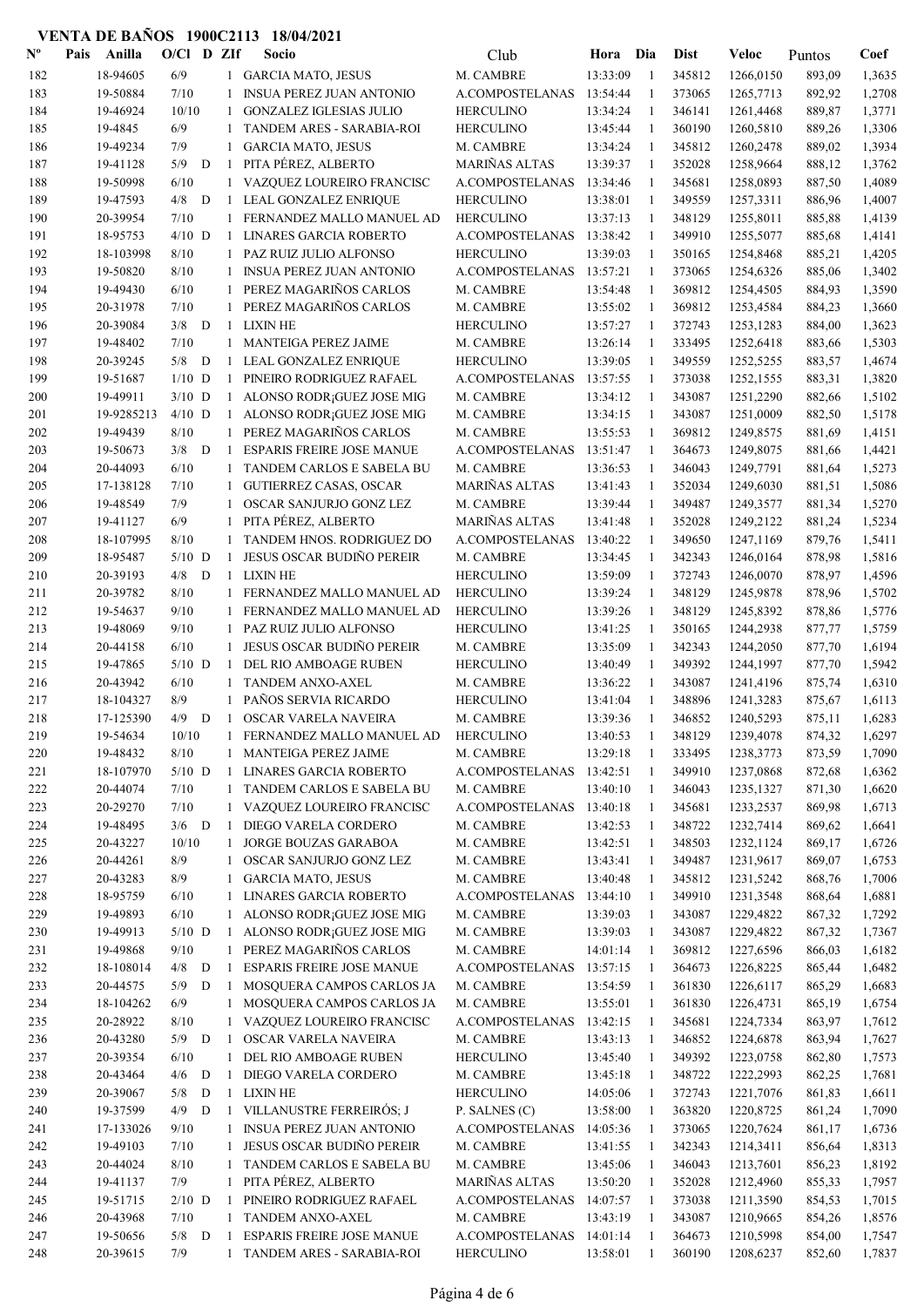| $\mathbf{N}^{\mathbf{o}}$ | Pais | Anilla     | $O/C1$ D ZIf |             |              | Socio                            | Club                 | Hora     | Dia          | <b>Dist</b> | Veloc     | Puntos | Coef   |
|---------------------------|------|------------|--------------|-------------|--------------|----------------------------------|----------------------|----------|--------------|-------------|-----------|--------|--------|
| 249                       |      | 19-54783   | 9/10         |             |              | 1 ROGEL DAPARTE JOSÉ JULIO       | M. CAMBRE            | 13:45:47 | -1           | 345195      | 1207,8906 | 852,09 | 1,8687 |
| 250                       |      | 19-51700   | $3/10$ D     |             | -1           | PINEIRO RODRIGUEZ RAFAEL         | A.COMPOSTELANAS      | 14:09:13 | $\mathbf{1}$ | 373038      | 1206,3968 | 851,03 | 1,7362 |
| 251                       |      | 18-94207   | 9/9          |             | 1            | OSCAR SANJURJO GONZ LEZ          | M. CAMBRE            | 13:50:56 | 1            | 349487      | 1201,2615 | 847,41 | 1,8606 |
| 252                       |      | 19-48988   | 6/9          |             | 1            | OSCAR VARELA NAVEIRA             | M. CAMBRE            | 13:48:45 | -1           | 346852      | 1201,2190 | 847,38 | 1,8822 |
| 253                       |      | 19-37483   | 5/9          | D           | -1           | VILLANUSTRE FERREIRÓS; J         | P. SALNES (C)        | 14:03:05 | -1           | 363820      | 1200,3959 | 846,80 | 1,8016 |
| 254                       |      | 18-95722   | 7/10         |             | $\mathbf{1}$ | <b>LINARES GARCIA ROBERTO</b>    | A.COMPOSTELANAS      | 13:52:13 | 1            | 349910      | 1197,4334 | 844,71 | 1,8806 |
| 255                       |      | 19-49248   | 9/9          |             | 1            | <b>GARCIA MATO, JESUS</b>        | M. CAMBRE            | 13:49:07 | -1           | 345812      | 1196,0985 | 843,77 | 1,9103 |
| 256                       |      | 19-49563   | 10/10        |             | 1            | ROGEL DAPARTE JOSÉ JULIO         | M. CAMBRE            | 13:48:47 | 1            | 345195      | 1195,3425 | 843,23 | 1,9213 |
| 257                       |      | 19-49660   | 7/9          |             | 1            | MOSQUERA CAMPOS CARLOS JA        | M. CAMBRE            | 14:03:00 | 1            | 361830      | 1194,1584 | 842,40 | 1,8401 |
| 258                       |      | 19-45513   | 4/8          | $\mathbf D$ | 1            | FERNANDEZ PARDO RAMIRO           | TERRACHA (C)         | 13:30:52 | -1           | 323122      | 1192,9190 | 841,52 | 2,0685 |
| 259                       |      | 19-37522   | 1/5          | D           | $\mathbf{1}$ | <b>FIGUEIRA RIAL FELIX</b>       | P. SALNES (C)        | 14:04:07 | -1           | 362036      | 1190,4510 | 839,78 | 1,8534 |
| 260                       |      | 19-40780   | 2/6          | D           | 1            | QUINTIA CAGIAO, FRANCISCO        | <b>MARIÑAS ALTAS</b> | 13:52:37 | 1            | 348203      | 1189,9630 | 839,44 | 1,9344 |
| 261                       |      | 19-47564   | 4/5          | D           | 1            | MERCHAN TORRENTS NICOLAS         | <b>HERCULINO</b>     | 13:55:15 | 1            | 351252      | 1189,6765 | 839,24 | 1,9250 |
| 262                       |      | 19-49110   | 8/10         |             | 1            | <b>JESUS OSCAR BUDIÑO PEREIR</b> | M. CAMBRE            | 13:47:48 | -1           | 342343      | 1189,5170 | 839,12 | 1,9827 |
| 263                       |      | 19-37488   | 2/5          | D           | 1            | FIGUEIRA RIAL FELIX              | P. SALNES (C)        | 14:04:25 | 1            | 362036      | 1189,2779 | 838,96 | 1,8820 |
| 264                       |      | 19-40807   | 3/6          | D           | -1           | QUINTIA CAGIAO, FRANCISCO        | MARIÑAS ALTAS        | 13:52:50 | -1           | 348203      | 1189,0825 | 838,82 | 1,9642 |
| 265                       |      | 17-259975  | 8/9          |             | $\mathbf{1}$ | MOSQUERA CAMPOS CARLOS JA        | M. CAMBRE            | 14:04:45 | -1           | 361830      | 1187,3011 | 837,56 | 1,8974 |
| 266                       |      | 17-133116  | $4/10$ D     |             | 1            | PINEIRO RODRIGUEZ RAFAEL         | A.COMPOSTELANAS      | 14:14:50 | $\mathbf{1}$ | 373038      | 1184,8745 | 835,85 | 1,8473 |
| 267                       |      | 20-44081   | 9/10         |             | 1            | TANDEM CARLOS E SABELA BU        | M. CAMBRE            | 13:52:28 | -1           | 346043      | 1183,1878 | 834,66 | 1,9989 |
| 268                       |      | 20-39378   | 7/10         |             | 1            | DEL RIO AMBOAGE RUBEN            | <b>HERCULINO</b>     | 13:55:28 | 1            | 349392      | 1182,5090 | 834,18 | 1,9872 |
| 269                       |      | 19-49199   | 9/10         |             | 1            | <b>JESUS OSCAR BUDIÑO PEREIR</b> | M. CAMBRE            | 13:49:32 | 1            | 342343      | 1182,3958 | 834,10 | 2,0357 |
| 270                       |      | 19-49898   | 7/10         |             | 1            | ALONSO RODR; GUEZ JOSE MIG       | M. CAMBRE            | 13:50:48 | 1            | 343087      | 1179,8040 | 832,27 | 2,0388 |
| 271                       |      | 19-50541   | 6/10         |             | $\mathbf{1}$ | FERNANDEZ OLVEIRA JOSE AN        | A.COMPOSTELANAS      | 14:19:50 | 1            | 377097      | 1179,0422 | 831,73 | 1,8618 |
|                           |      |            |              |             |              |                                  |                      | 13:56:49 |              |             | 1177,1307 |        |        |
| 272                       |      | 19-47898   | 8/10         |             | $\mathbf{1}$ | DEL RIO AMBOAGE RUBEN            | <b>HERCULINO</b>     |          | 1            | 349392      |           | 830,39 | 2,0168 |
| 273                       |      | 19-37465   | 6/9          |             | $\mathbf{1}$ | VILLANUSTRE FERREIRÓS; J         | P. SALNES (C)        | 14:10:45 | 1            | 363820      | 1170,7804 | 825,91 | 1,9440 |
| 274                       |      | 20-44370   | 7/9          |             | 1            | OSCAR VARELA NAVEIRA             | M. CAMBRE            | 13:56:32 | $\mathbf{1}$ | 346852      | 1169,6897 | 825,14 | 2,0465 |
| 275                       |      | 18-95649   | 7/10         |             | 1            | FERNANDEZ OLVEIRA JOSE AN        | A.COMPOSTELANAS      | 14:23:37 | 1            | 377097      | 1165,2583 | 822,01 | 1,8893 |
| 276                       |      | 20-44054   | 10/10        |             | 1            | TANDEM CARLOS E SABELA BU        | M. CAMBRE            | 13:58:01 | -1           | 346043      | 1161,1532 | 819,12 | 2,0663 |
| 277                       |      | 19-48441   | $5/6$ D      |             | 1            | DIEGO VARELA CORDERO             | M. CAMBRE            | 14:00:22 | -1           | 348722      | 1160,9877 | 819,00 | 2,0578 |
| 278                       |      | 19-47541   | $6/8$        |             | $\mathbf{1}$ | LEAL GONZALEZ ENRIQUE            | <b>HERCULINO</b>     | 14:01:36 | -1           | 349559      | 1159,0153 | 817,61 | 2,0603 |
| 279                       |      | 18-94679   | 9/10         |             | 1            | MANTEIGA PEREZ JAIME             | M. CAMBRE            | 13:48:21 | -1           | 333495      | 1156,5632 | 815,88 | 2,1673 |
| 280                       |      | 20-43971   | 8/10         |             | 1            | TANDEM ANXO-AXEL                 | M. CAMBRE            | 13:57:17 | 1            | 343087      | 1154,0741 | 814,12 | 2,1143 |
| 281                       |      | 19-9505100 | $5/10$ D     |             | $\mathbf{1}$ | PINEIRO RODRIGUEZ RAFAEL         | A.COMPOSTELANAS      | 14:23:18 | 1            | 373038      | 1153,8447 | 813,96 | 1,9515 |
| 282                       |      | 18-108015  | 6/8          |             | 1            | <b>ESPARIS FREIRE JOSE MANUE</b> | A.COMPOSTELANAS      | 14:16:13 | 1            | 364673      | 1153,2378 | 813,53 | 2,0034 |
| 283                       |      | 20-34127   | 8/10         |             | 1            | <b>GUTIERREZ CASAS, OSCAR</b>    | <b>MARIÑAS ALTAS</b> | 14:05:48 | 1            | 352034      | 1151,1903 | 812,09 | 2,0826 |
| 284                       |      | 19-9120721 | 9/10         |             |              | TANDEM HNOS. RODRIGUEZ DO        | A.COMPOSTELANAS      | 14:05:02 | 1            | 349650      | 1146,2682 | 808,61 | 2,1043 |
| 285                       |      | 20-39384   | 9/10         |             | $\mathbf{1}$ | DEL RIO AMBOAGE RUBEN            | <b>HERCULINO</b>     | 14:06:38 | 1            | 349392      | 1139,4456 | 803,80 | 2,1132 |
| 286                       |      | 20-31999   | 10/10        |             | $\mathbf{1}$ | PEREZ MAGARIÑOS CARLOS           | M. CAMBRE            | 14:24:39 | 1            | 369812      | 1139,1098 | 803,57 | 2,0035 |
| 287                       |      | 20-44383   | $8/9$        |             | 1            | OSCAR VARELA NAVEIRA             | M. CAMBRE            | 14:04:34 | 1            | 346852      | 1138,8377 | 803,37 | 2,1436 |
| 288                       |      | 19-49890   | 8/10         |             | 1            | ALONSO RODR; GUEZ JOSE MIG       | M. CAMBRE            | 14:01:28 | -1           | 343087      | 1138,0595 | 802,82 | 2,1747 |
| 289                       |      | 19-48110   | $1/2$ D      |             | 1            | <b>GONZALEZ PALOMO FRANCISCO</b> | <b>HERCULINO</b>     | 14:06:35 | -1           | 348566      | 1136,9372 | 802,03 | 2,1480 |
| 290                       |      | 20-43969   | 9/10         |             | $\mathbf{1}$ | TANDEM ANXO-AXEL                 | M. CAMBRE            | 14:03:18 | -1           | 343087      | 1131,1803 | 797,97 | 2,1898 |
| 291                       |      | 19-49908   | 9/10         |             | 1            | ALONSO RODR; GUEZ JOSE MIG       | M. CAMBRE            | 14:03:24 | $\mathbf{1}$ | 343087      | 1130,8075 | 797,71 | 2,1974 |
| 292                       |      | 19-51669   | 6/10         |             | 1            | PINEIRO RODRIGUEZ RAFAEL         | A.COMPOSTELANAS      | 14:30:31 | 1            | 373038      | 1128,6511 | 796,19 | 2,0279 |
| 293                       |      | 19-51676   | 7/10         |             | 1            | PINEIRO RODRIGUEZ RAFAEL         | A.COMPOSTELANAS      | 14:31:35 | 1            | 373038      | 1125,0204 | 793,63 | 2,0348 |
| 294                       |      | 19-49892   | 10/10        |             | 1            | ALONSO RODR; GUEZ JOSE MIG       | M. CAMBRE            | 14:06:23 | $\mathbf{1}$ | 343087      | 1119,7966 | 789,94 | 2,2200 |
| 295                       |      | 20-43980   | 10/10        |             | 1            | TANDEM ANXO-AXEL                 | M. CAMBRE            | 14:07:30 | 1            | 343087      | 1115,7301 | 787,07 | 2,2276 |
| 296                       |      | 18-95717   | 8/10         |             | 1            | FERNANDEZ OLVEIRA JOSE AN        | A.COMPOSTELANAS      | 14:38:01 | 1            | 377097      | 1115,6166 | 786,99 | 2,0335 |
| 297                       |      | 19-51674   | 8/10         |             | $\mathbf{1}$ | PINEIRO RODRIGUEZ RAFAEL         | A.COMPOSTELANAS      | 14:36:02 | 1            | 373038      | 1110,1220 | 783,12 | 2,0626 |
| 298                       |      | 18-104623  | $5/5$ D      |             | -1           | MERCHAN TORRENTS NICOLAS         | <b>HERCULINO</b>     | 14:17:08 | $\mathbf{1}$ | 351252      | 1107,5846 | 781,33 | 2,1979 |
| 299                       |      | 17-133086  | 9/10         |             | 1            | PINEIRO RODRIGUEZ RAFAEL         | A.COMPOSTELANAS      | 14:39:59 | $\mathbf{1}$ | 373038      | 1097,2244 | 774,02 | 2,0765 |
| 300                       |      | 19-50505   | 8/9          |             | 1            | PAZ MARTINEZ MARIA JESUS         | A.COMPOSTELANAS      | 14:41:45 | -1           | 374539      | 1095,9444 | 773,11 | 2,0751 |
| 301                       |      | 19-41140   | 8/9          |             | 1            | PITA PÉREZ, ALBERTO              | MARIÑAS ALTAS        | 14:22:24 | -1           | 352028      | 1091,8983 | 770,26 | 2,2151 |
| 302                       |      | 17-133103  | 10/10        |             | 1            | PINEIRO RODRIGUEZ RAFAEL         | A.COMPOSTELANAS      | 14:44:01 | -1           | 373038      | 1084,3603 | 764,94 | 2,0973 |
| 303                       |      | 17-142153  | 9/9          |             | $\mathbf{1}$ | PAZ MARTINEZ MARIA JESUS         | A.COMPOSTELANAS      | 14:50:10 | -1           | 374539      | 1069,6021 | 754,53 | 2,0958 |
| 304                       |      | 20-40404   | 3/5          | D           | -1           | FIGUEIRA RIAL FELIX              | P. SALNES (C)        | 14:39:53 | 1            | 362036      | 1065,1773 | 751,41 | 2,1754 |
| 305                       |      | 20-39235   | 7/8          |             | 1            | LEAL GONZALEZ ENRIQUE            | <b>HERCULINO</b>     | 14:31:44 | 1            | 349559      | 1053,7349 | 743,34 | 2,2604 |
| 306                       |      | 19-50670   | 7/8          |             | 1            | ESPARIS FREIRE JOSE MANUE        | A.COMPOSTELANAS      | 14:48:53 | 1            | 364673      | 1045,2577 | 737,36 | 2,1739 |
| 307                       |      | 19-50853   | 10/10        |             | 1            | INSUA PEREZ JUAN ANTONIO         | A.COMPOSTELANAS      | 14:58:19 | 1            | 373065      | 1041,1601 | 734,47 | 2,1319 |
| 308                       |      | 19-50706   | $8/8$        |             | $\mathbf{1}$ | <b>ESPARIS FREIRE JOSE MANUE</b> | A.COMPOSTELANAS      | 14:51:19 | 1            | 364673      | 1038,0179 | 732,25 | 2,1881 |
| 309                       |      | 19-40808   | $4/6$ D      |             | -1           | QUINTIA CAGIAO, FRANCISCO        | <b>MARIÑAS ALTAS</b> | 14:35:32 | 1            | 348203      | 1037,7598 | 732,07 | 2,2990 |
| 310                       |      | 17-125177  | 10/10        |             | 1            | <b>JESUS OSCAR BUDIÑO PEREIR</b> | M. CAMBRE            | 14:30:04 | 1            | 342343      | 1037,1935 | 731,67 | 2,3459 |
| 311                       |      | 20-44531   | 10/10        |             | 1            | MANTEIGA PEREZ JAIME             | M. CAMBRE            | 14:22:42 | 1            | 333495      | 1033,4521 | 729,03 | 2,4159 |
| 312                       |      | 16-149996  | 10/10        |             | 1            | PAZ RUIZ JULIO ALFONSO           | <b>HERCULINO</b>     | 14:41:14 | -1           | 350165      | 1026,1747 | 723,90 | 2,3083 |
| 313                       |      | 20-41047   | $4/5$ D      |             | 1            | FIGUEIRA RIAL FELIX              | P. SALNES (C)        | 14:57:49 | -1           | 362036      | 1011,7919 | 713,75 | 2,2398 |
| 314                       |      | 19-47162   | $2/2$ D      |             | 1            | <b>GONZALEZ PALOMO FRANCISCO</b> | <b>HERCULINO</b>     | 14:45:55 | -1           | 348566      | 1007,6589 | 710,84 | 2,3338 |
| 315                       |      | 19-49651   | 9/9          |             |              | 1 MOSQUERA CAMPOS CARLOS JA      | M. CAMBRE            | 15:01:26 | -1           | 361830      | 1001,0975 | 706,21 | 2,2554 |
|                           |      |            |              |             |              |                                  |                      |          |              |             |           |        |        |